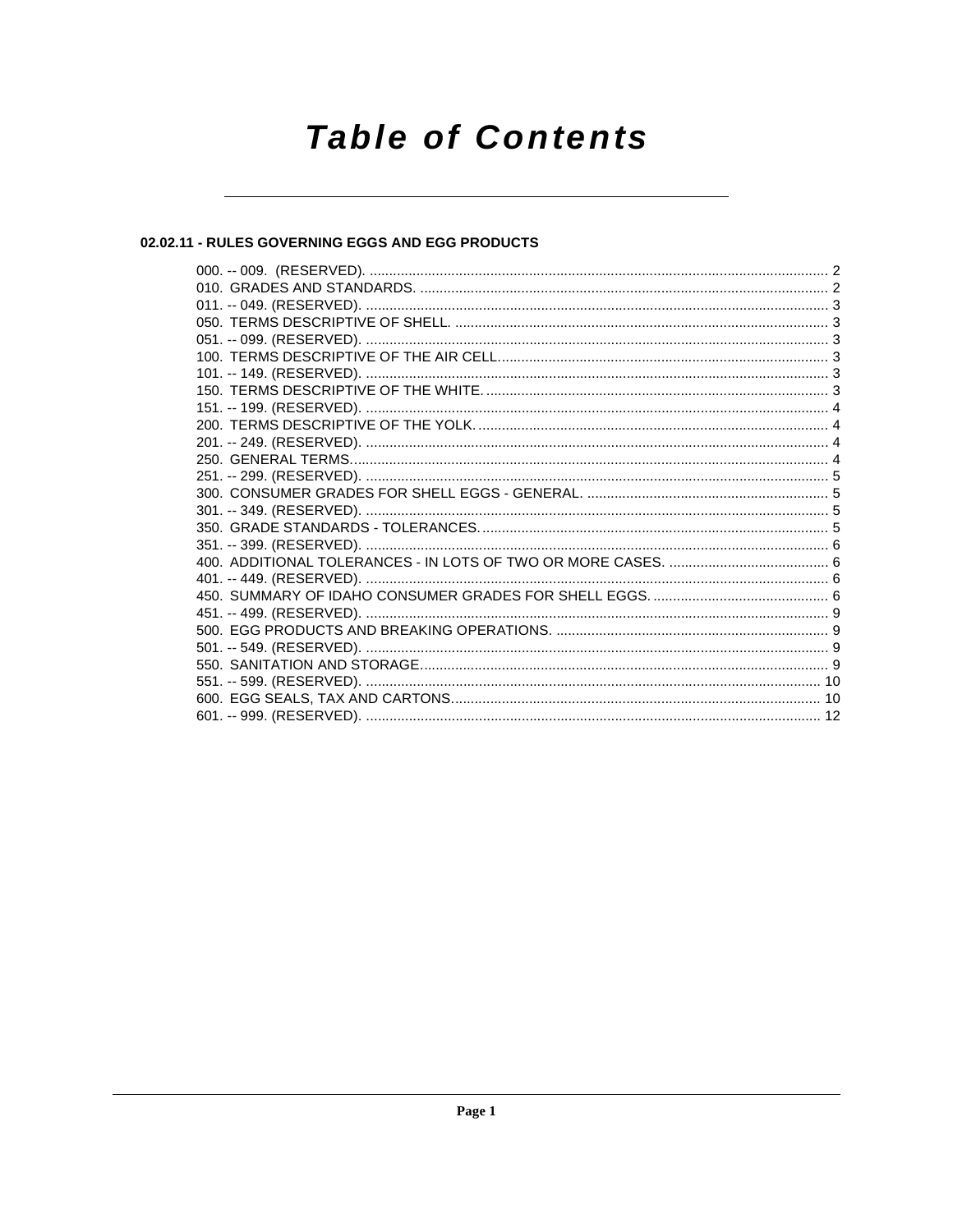#### **IDAPA 02 TITLE 02 CHAPTER 11**

# **02.02.11 - RULES GOVERNING EGGS AND EGG PRODUCTS**

#### <span id="page-1-1"></span><span id="page-1-0"></span>**000. -- 009. (RESERVED).**

#### <span id="page-1-7"></span><span id="page-1-2"></span>**010. GRADES AND STANDARDS.**

<span id="page-1-6"></span>**01.** Classifications. The following standards, grades and weight classifications are hereby established and adopted. (7-1-93) and adopted. (7-1-93)

Except as otherwise provided in this subsection, all shell eggs sold for human consumption in the State of Idaho shall be designated as one of the following grades: "Idaho Consumer Grade AA," "Idaho Consumer Grade A," "Idaho Consumer Grade B".

**b.** An Idaho producer of shell eggs may sell shell eggs produced on his premises in Idaho directly to consumers at the place of production of the eggs, without grade designations. (7-1-93)

**c.** Idaho shell egg producers having three hundred (300) or less hens may sell ungraded shell eggs produced upon their premises to retailers, provided that each carton or other container of ungraded shell eggs sold<br>shall be clearly marked "Ungraded" and shall bear the name and address of the Idaho producer. (7-1-93) shall be clearly marked "Ungraded" and shall bear the name and address of the Idaho producer.

<span id="page-1-9"></span>**02.** Standards. The following standards for individual shell eggs shall be used in determining the nsumer grade designation applicable thereto. (7-1-93) Idaho consumer grade designation applicable thereto.

**03. Application**. The Idaho standards for quality of individual shell eggs contained in this section are le only to eggs that are the product of the domesticated chicken hen and are in the shell. (7-1-93) applicable only to eggs that are the product of the domesticated chicken hen and are in the shell.

<span id="page-1-8"></span>**04. Interior Egg Quality Specifications**. Interior egg quality specifications for these standards are based on the apparent condition of the interior contents of the egg as it is twirled before the candling light. Any type or make of candling light may be used that will enable the particular grader to make consistently accurate determinations of the interior quality of shell eggs. It is desirable to break out an occasional egg and by determining the Haugh unit value of the broken-out egg, compare the broken-out and candled appearance, thereby aiding in correlating candled and broken-out appearance. (7-1-93) correlating candled and broken-out appearance.

<span id="page-1-4"></span>**05. AA Quality**. The shell must be clean, unbroken and practically normal. The air cell must not exceed one-eighth (1/8) inch in depth, may show unlimited movement and may be free or bubbly. The white must be clear and firm so that the yolk is only slightly defined when the egg is twirled before the candling light. The yolk must be practically free from apparent defects. (7-1-93)

<span id="page-1-3"></span>**06.** A Quality. The shell must be clean, unbroken and practically normal. The air cell must not exceed three-sixteenths (3/16) inch in depth, may show unlimited movement and may be free or bubbly. The white must be clear and at least reasonably firm so that the yolk outline is only fairly well defined when the egg is twirled before the candling light. The yolk must be practically free from apparent defects. (7-1-93)

<span id="page-1-5"></span>**07. B Quality**. The shell must be unbroken, may be abnormal, and may have slightly stained areas. Moderately stained areas are permitted if they do not cover more than one thirty-second (1/32) of the shell surface if localized, or one-sixteenth (1/16) of the shell surface if scattered. Eggs having shells with prominent stains or adhering dirt are not permitted. The air cell may be over three-sixteenths (3/16) inch in depth, may show unlimited movement, and may be free or bubbly. The white may be weak and watery so that the yolk outline is plainly visible when the egg is twirled before the candling light. The yolk may appear dark, enlarged and flattened and may show clearly visible germ development but no blood due to such development. It may show other serious defects that do not render the egg inedible. Small blood spots or meat spots (aggregating not more than one-eighth (1/8) inch in diameter) may be present. (7-1-93)

**08. Dirty**. An individual egg that has an unbroken shell with adhering dirt or foreign material,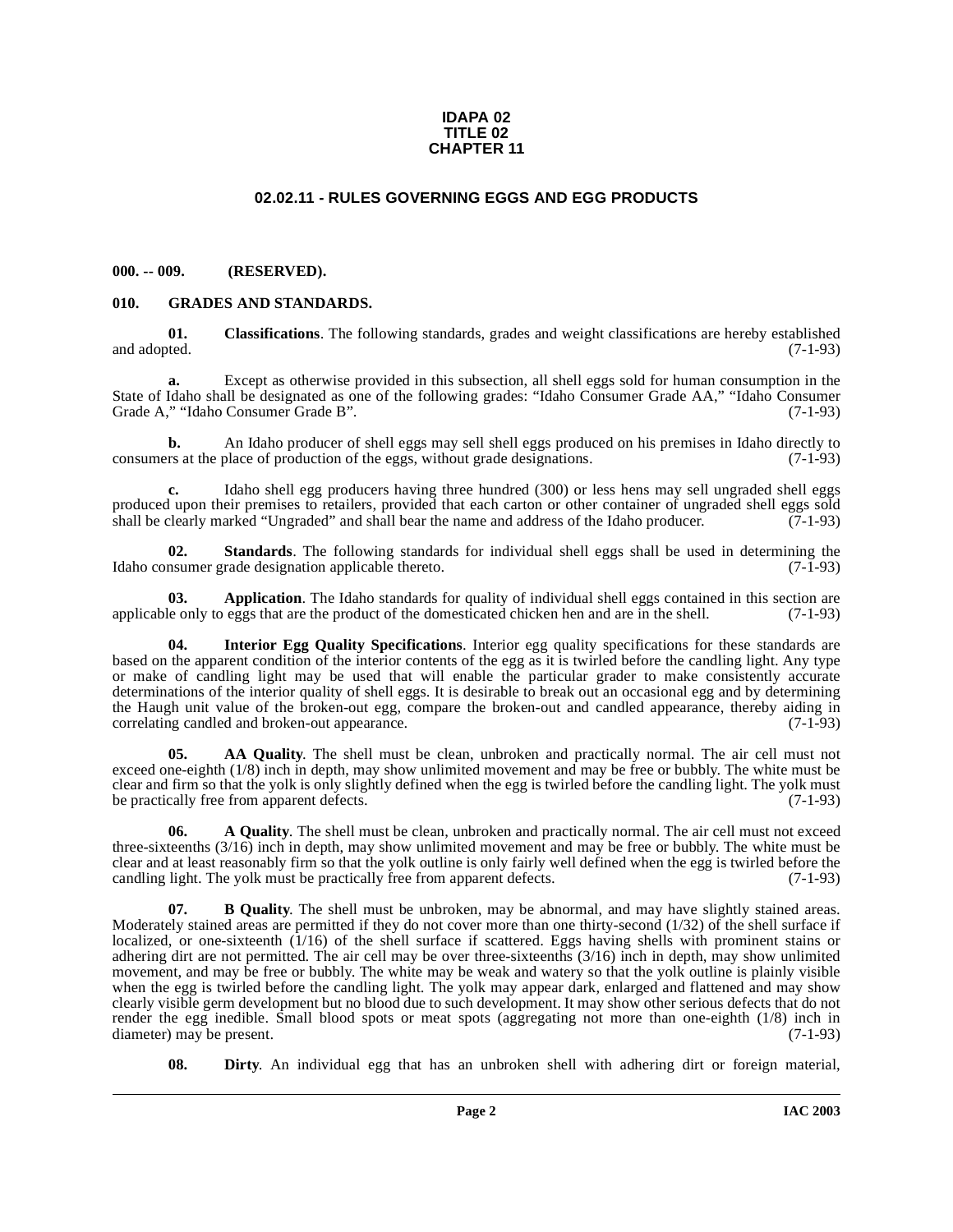prominent stains or moderate stains covering more than one thirty-second (1/32) of the shell surface if localized, or one-sixteenth (1/16) of the shell surface if scattered.  $(7-1-93)$ one-sixteenth  $(1/16)$  of the shell surface if scattered.

**09. Check**. An individual egg that has a broken shell or crack in the shell but with its shell membranes intact and its contents do not leak. A "check" is considered to be lower in quality than a "dirty". (7-1-93)

### <span id="page-2-0"></span>**011. -- 049. (RESERVED).**

#### <span id="page-2-10"></span><span id="page-2-1"></span>**050. TERMS DESCRIPTIVE OF SHELL.**

**01.** Clean. A shell that is free from foreign material and from stains or discolorations that are readily visible. An egg may be considered clean if it has only very small specks, stains or cage marks if such specks, stains or cage marks are not of sufficient number or intensity to detract from the generally clean appearance of the egg. Eggs<br>that show traces of processing oil on the shell are considered clean unless otherwise soiled. (7-1-93) that show traces of processing oil on the shell are considered clean unless otherwise soiled.

**02. Dirty**. A shell that is unbroken and that has dirt or foreign material adhering to its surface, which has prominent stains, or moderate stains covering more than one thirty-second (1/32) of the shell surface if localized<br>or one-sixteenth (1/16) of the shell surface if scattered. or one-sixteenth  $(1/16)$  of the shell surface if scattered.

<span id="page-2-9"></span>**Practically Normal (AA or A Quality)**. A shell that approximates the usual shape and that is sound and is free from thin spots. Ridges and rough areas that do not materially affect the shape and strength of the shall are permitted. (7-1-93) shell are permitted.

**04. Abnormal (B Quality)**. A shell that may be somewhat unusual or decidely or that may show pronounced ridges or thin spots. (7-1-93)

#### <span id="page-2-2"></span>**051. -- 099. (RESERVED).**

### <span id="page-2-11"></span><span id="page-2-7"></span><span id="page-2-3"></span>**100. TERMS DESCRIPTIVE OF THE AIR CELL.**

**01. Depth Of Air Cell**. The depth of the air cell (air space between shell membranes, normally in the l of the egg) is the distance from its top to its bottom when the egg is held air cell upward. (7-1-93) large end of the egg) is the distance from its top to its bottom when the egg is held air cell upward.

<span id="page-2-8"></span>**02.** Free Air Cell. An air cell that moves freely toward the uppermost point in the egg as the egg is rotated slowly. (7-1-93)

<span id="page-2-6"></span>**03. Bubbly Air Cell**. A ruptured air cell resulting in one (1) or more small separate air bubbles usually beneath the main air cell. (7-1-93) floating beneath the main air cell.

#### <span id="page-2-4"></span>**101. -- 149. (RESERVED).**

# <span id="page-2-12"></span><span id="page-2-5"></span>**150. TERMS DESCRIPTIVE OF THE WHITE.**

**01.** Clear. A white that is free from discolorations or from any foreign bodies floating in it. (Prominent should not be confused with foreign bodies such as spots or blood clots). (7-1-93) chalazas should not be confused with foreign bodies such as spots or blood clots).

**02. Firm (AA Quality)**. A white that is sufficiently thick or viscous to prevent the yolk outline from being more than slightly defined or indistinctly indicated when the egg is twirled. With respect to a broken-out egg, a firm white has a Haugh unit value of seventy-two (72) or higher when measured at a temperature between forty-five (45) Degrees F and sixty (60) Degrees F.  $(45)$  Degrees F and sixty  $(60)$  Degrees F.

**Reasonably Firm (A Quality).** A white that is somewhat less thick or viscous than a firm white. A reasonably firm white permits the yolk to approach the shell more closely which results in a fairly well defined yolk outline when the egg is twirled. With respect to a broken-out egg, a reasonably firm white has a Haugh unit value of sixty (60) to seventy-two (72) when measured at a temperature between forty-five (45) Degrees  $\overline{F}$  and sixty (60) Degrees F. (7-1-93) Degrees F. (7-1-93)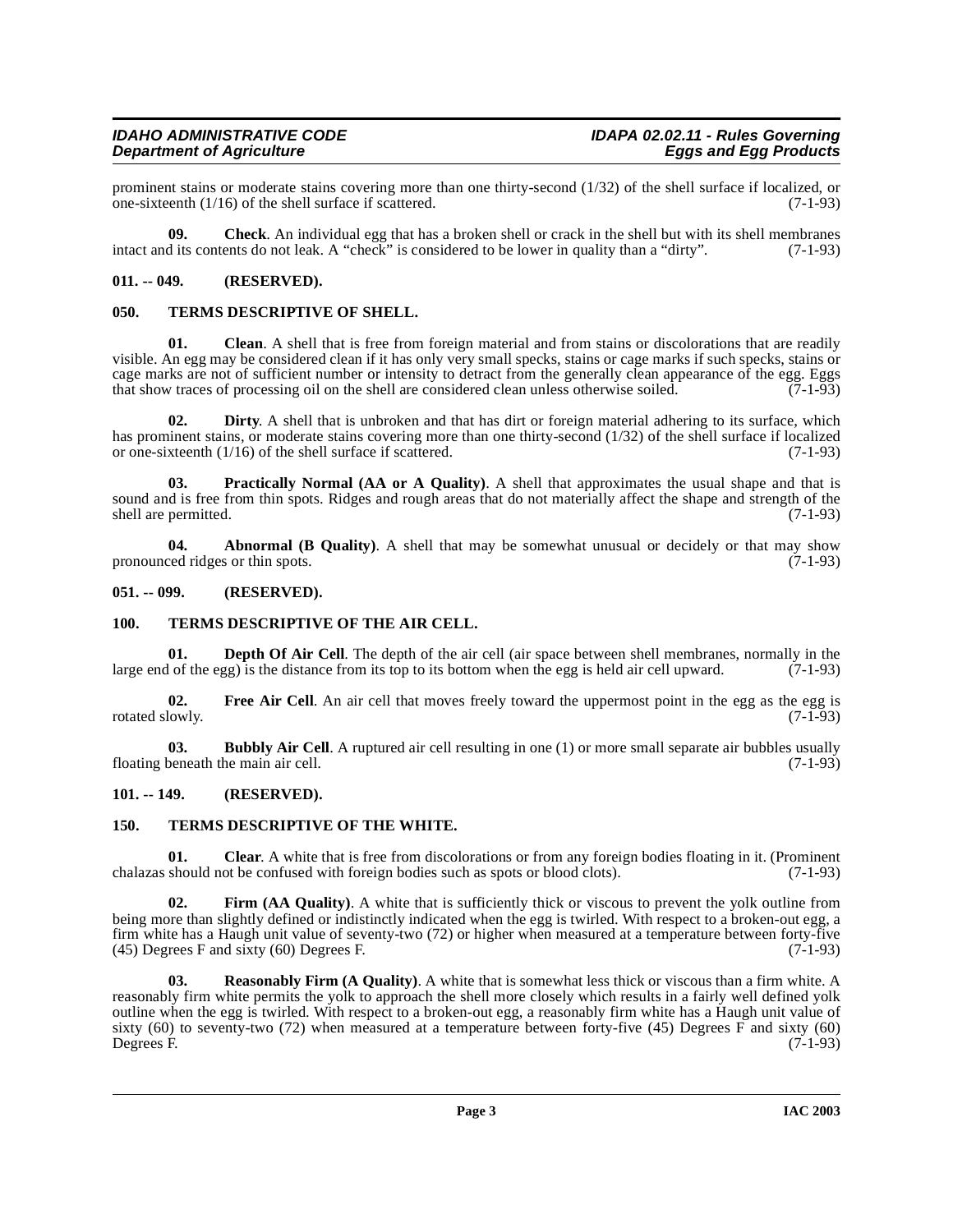**04. Weak And Watery (B Quality)**. A white that is weak, thin and generally lacking in viscosity. A weak and watery white permits the yolk to approach the shell closely, thus causing the yolk outline to appear plainly visible and dark when the egg is twirled. With respect to a broken-out egg, a weak and watery white has a Haugh unit value lower than sixty (60) when measured at a temperature between forty-five (45) Degrees F and sixty (60) Degrees F. (7-1-93)

<span id="page-3-5"></span>**05. Blood Spots Or Meat Spots**. Small blood spots or meat spots (aggregating not more than oneeighth (1/8) inch in diameter), may be classified as "B" quality. If larger, or showing diffusion of blood into the white surrounding a blood spot, the egg shall be classified as Loss. Blood spots shall not be due to germ development. They may be on the yolk or in the white. Meat spots may be blood spots which have lost their characteristic red color or tissue from the reproductive organs. (7-1-93)

<span id="page-3-6"></span>**06. Bloody White**. An egg which has blood diffused through the white. Eggs with bloody whites are classed as Loss. Eggs with blood spots which show a slight diffusion into the white around the localized spot are not to be classified as bloody whites. (7-1-93)

# <span id="page-3-0"></span>**151. -- 199. (RESERVED).**

# <span id="page-3-17"></span><span id="page-3-1"></span>**200. TERMS DESCRIPTIVE OF THE YOLK.**

<span id="page-3-14"></span>**01. Outline Slightly Defined (AA Quality)**. A yolk outline that is indistinctly indicated and appears to o the surrounding white as the egg is twirled blend into the surrounding white as the egg is twirled

<span id="page-3-12"></span>**02. Outline Fairly Well Defined (A Quality)**. A yolk outline that is discernible but not clearly outlined as the egg is twirled. (7-1-93)

<span id="page-3-13"></span>**03. Outline Plainly Visible (B Quality)**. A yolk outline that is clearly visible as a dark shadow when s twirled. (7-1-93) the egg is twirled.

<span id="page-3-8"></span>**04. Enlarged And Flattened (B Quality)**. A yolk in which the yolk membranes and tissues have weakened and moisture has been absorbed from the white to such an extent that it appears definitely enlarged and flat. (7-1-93)

<span id="page-3-15"></span>**05. Practically Free From Defects (AA or A Quality)**. A yolk that shows no germ development but w other very slight defects on its surface. (7-1-93) may show other very slight defects on its surface.

<span id="page-3-16"></span>**Serious Defects (B Quality)**. A yolk that shows well developed spots or areas and other serious live yolks, which do not render the egg inedible. (7-1-93) defects, such as olive yolks, which do not render the egg inedible.

<span id="page-3-7"></span>**07. Clearly Visible Germ Development (B Quality)**. A development of the germ spot on the yolk of a fertile egg that has progressed to a point where it is plainly visible as a definite circular area or spot with no blood in evidence. (7-1-93)

<span id="page-3-4"></span>**08. Blood Due To Germ Development**. Blood caused by development of the germ in a fertile egg to the point where it is visible as definite lines or as a blood ring. Such an egg is classified as inedible. (7-1-93)

# <span id="page-3-2"></span>**201. -- 249. (RESERVED).**

# <span id="page-3-9"></span><span id="page-3-3"></span>**250. GENERAL TERMS.**

<span id="page-3-11"></span>**01. Loss**. An egg that is inedible, cooked, frozen, contaminated, or containing bloody whites, large blood spots, large unsightly meat spots, or other foreign material. (7-1-93)

<span id="page-3-10"></span>**02. Inedible Eggs**. Eggs of the following description are classed as inedible: black rots, yellow rots, white rots, mixed rots (addled eggs), sour eggs, eggs with green whites, eggs with stuck yolks, moldy eggs, musty eggs, eggs showing blood rings, eggs containing embryo chicks (at or beyond the blood ring state), and any eggs that are adulterated as such term is defined pursuant to the Federal Food, Drug and Cosmetic Act. (7-1-93)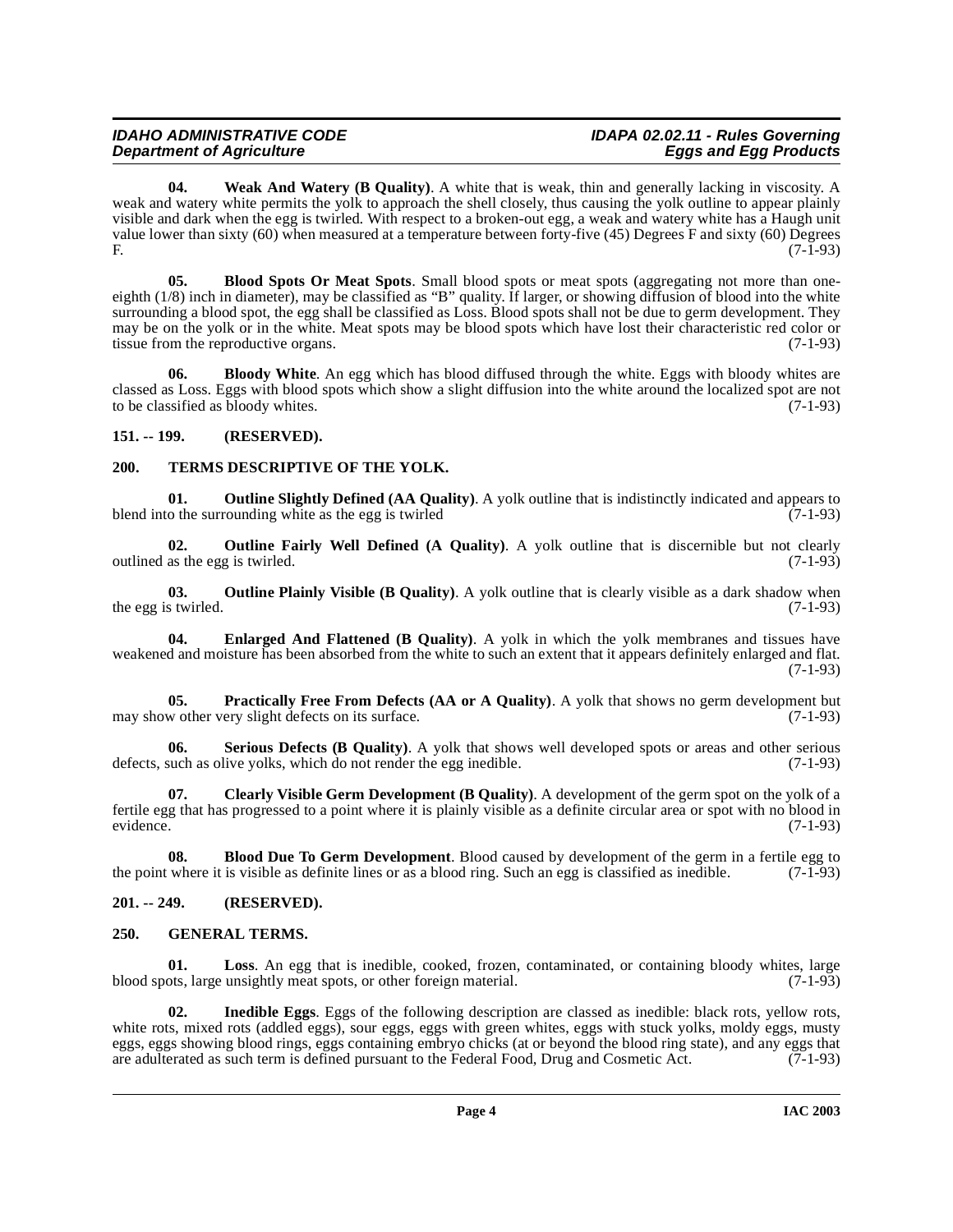# **Department of Agriculture**

<span id="page-4-12"></span>**03. Leaker**. An individual egg that has a crack or break in the shell and shell membranes to the extent that the egg contents are exuding or free to exude through the shell. (7-1-93)

# <span id="page-4-0"></span>**251. -- 299. (RESERVED).**

# <span id="page-4-5"></span><span id="page-4-1"></span>**300. CONSUMER GRADES FOR SHELL EGGS - GENERAL.**

**01. Applicability**. The consumer grade designations established by this act are applicable to edible shell eggs in "lot" quantities rather than on an "individual" egg basis. these standards to the term "case" means thirty (30) dozen egg cases as used in commercial practices in the United States. (7-1-93)

<span id="page-4-14"></span><span id="page-4-13"></span><span id="page-4-4"></span>**02. Substitution**. Substitution of higher qualities for the lower qualities specified is permitted.(7-1-93)

**03. No Grade**. "No Grade" means eggs of possible edible quality that fail to meet the requirements of an Idaho Consumer Grade or that have been contaminated by smoke, chemicals or other foreign material which has seriously affected the character, appearance or flavor of the eggs.  $(7-1-93)$ 

# <span id="page-4-2"></span>**301. -- 349. (RESERVED).**

# <span id="page-4-11"></span><span id="page-4-3"></span>**350. GRADE STANDARDS - TOLERANCES.**

<span id="page-4-9"></span>**01. Grade AA (At Origin)**. Idaho Consumer Grade AA (at origin) shall consist of eggs which are at least eighty-seven percent (87%) AA quality. The maximum tolerance of thirteen percent (13%) which may be below AA quality may consist of A or B quality in any combination, except that within the tolerance of B quality not more than one percent (1%) may be B quality due to air cells over three-eighths (3/8) inch, blood spots (aggregating not more than one-eighth (1/8) inch in diameter), or serious yolk defects. Not more than five percent (5%) (seven percent (7%) for Jumbo size) Checks are permitted and not more than five-tenths of one percent (0.5%) Leakers, Dirties or Loss (due to meat or blood spots) in any combination, except that such Loss may not exceed three-tenths of one percent (0.3%). Other types of Loss are not permitted. (7-1-93) percent  $(0.3\%)$ . Other types of Loss are not permitted.

<span id="page-4-8"></span>Grade AA (At Destination). Idaho Consumer Grade AA (destination) shall consist of eggs which are seventy-two percent (72%) AA quality. The remaining tolerance of twenty-eight percent (28%) shall consist of at least ten percent (10%) A quality, and the remainder shall be B quality, except that within the tolerance for B quality not more than one percent (1%) may be B quality due to air cells over three-eighths (3/8) inch, blood spots (aggregating not more than one-eighth (1/8) inch in diameter) or serious yolk defects. Not more than seven percent (7%) (nine percent (9%) for Jumbo size) Checks are permitted and not more than one percent (1%) Leakers, Dirties, or Loss (due to meat or blood spots) in any combination except that such Loss may not exceed three tenths of one percent (0.3%). Other types of Loss are not permitted. (7-1-93)

<span id="page-4-7"></span>**03. Grade A (At Origin)**. Idaho Consumer Grade A (at origin) shall consist of eggs which are eightyseven percent (87%) A quality or better. Within the maximum tolerance of thirteen percent (13%) which may be below A quality, not more than one percent (1%) may be B quality due to air cells over three-eighths (3/8) inch, blood spots (aggregating not more than one-eighth (1/8) inch in diameter) or serious yolk defects. Not more that five percent (5%) (seven percent (7%) for Jumbo size) Checks are permitted and not more than five-tenths of one percent (0.5%) Leakers, Dirties or Loss (due to meat or blood spots) in any combination except that such Loss may not exceed three-<br>tenths of one percent (0.3%). Other types of Loss are not permitted. (7-1-93) tenths of one percent  $(0.3\%)$ . Other types of Loss are not permitted.

<span id="page-4-6"></span>**Grade A (At Destination).** Idaho Consumer Grade A (at destination) shall consist of eggs which are eighty-two percent (82%) A quality or better. Within the maximum tolerance of eighteen percent (18%) which may be below A quality, not more than one percent (1%) may be B quality due to air cells over three-eighths (3/8) inch, blood spots (aggregating not more than one-eighth (1/8) inch in diameter) or serious yolk defects. Not more than seven percent (7%) (nine percent (9%) for Jumbo size) Checks are permitted and not more than one percent (1%) Leakers, Dirties, or Loss (due to meat or blood spots) in any combination, except that such Loss may not exceed three-tenths of one percent  $(0.3\%)$ . Other types of Loss are not permitted.  $(7-1-93)$ 

<span id="page-4-10"></span>**05. Grade B (At Origin)**. Idaho Consumer Grade B (at origin) shall consist of eggs which are ninety percent (90%) B quality or better, not more than ten percent (10%) may be Checks and not more than five-tenths of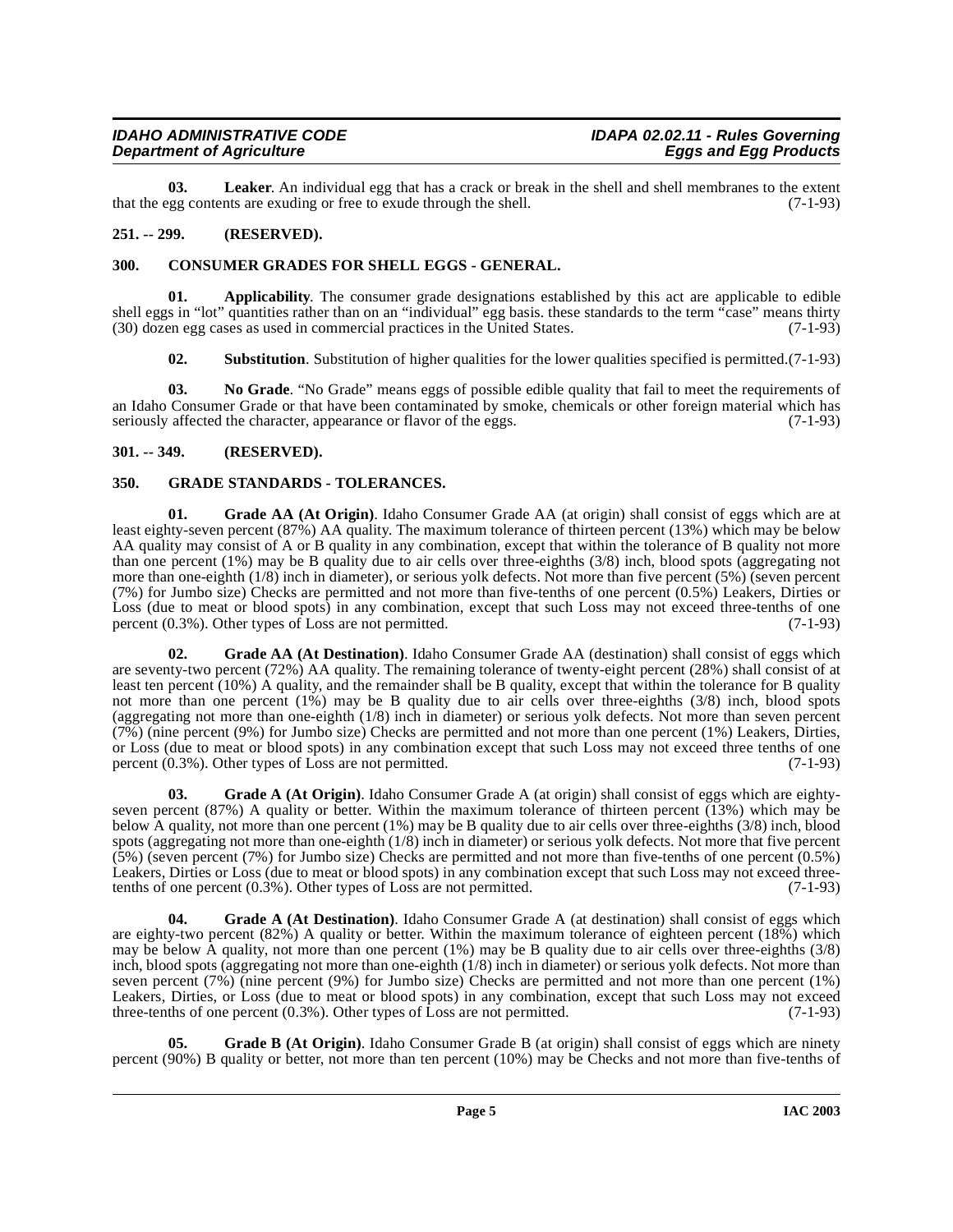#### **IDAHO ADMINISTRATIVE CODE IDAPA 02.02.11 - Rules Governing Department of Agriculture**

one percent  $(0.5\%)$  Leakers, Dirties or Loss (due to meat or blood spots) except that such Loss may not exceed three-<br>tenths of one percent  $(0.30\%)$  in any combination. Other types of Loss are not permitted.  $(7-1-93)$ tenths of one percent  $(0.30\%)$  in any combination. Other types of Loss are not permitted.

<span id="page-5-5"></span>**06. Grade B (At Destination)**. Idaho Consumer Grade B (at destination) shall consist of eggs which are ninety percent (90%) B quality or better, not more than ten percent (10%) may be Checks and not more than one percent  $(1\%)$  Leakers, Dirties, or Loss (due to meat or blood spots) in any combination, except that such Loss may not exceed three-tenths of one percent  $(0.3\%)$ . Other types of Loss are not permitted.  $(7-1-93)$ exceed three-tenths of one percent  $(0.3\%)$ . Other types of Loss are not permitted.

# <span id="page-5-0"></span>**351. -- 399. (RESERVED).**

#### <span id="page-5-4"></span><span id="page-5-1"></span>**400. ADDITIONAL TOLERANCES - IN LOTS OF TWO OR MORE CASES.**

**01.** Grade AA. No individual case may exceed ten percent (10%) less AA quality eggs than the n permitted for the lot average. (7-1-93) minimum permitted for the lot average.

**02.** Grade A. No individual case may exceed ten percent (10%) less A quality eggs than the minimum d for the lot average. (7-1-93) permitted for the lot average.

**03.** Grade B. No individual case may exceed ten percent (10%) less B quality eggs than the minimum permitted for the lot average. (7-1-93)

**04.** Single Egg Exemption. For Grades AA, A, and B, no lot shall be rejected or downgraded due to ty of a single egg except for loss other than blood or meat spots. (7-1-93) the quality of a single egg except for loss other than blood or meat spots.

**05. Lots Of Two (2) Or More Cartons**. In lots of two (2) or more cartons, no individual carton may contain less than eight (8) eggs of the specified quality and no individual carton may contain less than ten (10) eggs of the specified quality and the next lower quality. The remaining two (2) eggs may consist of a combination of qualities below the next lower quality (i.e., in lots of grade A, not more than two  $(2)$  eggs of the qualities in individual cartons within the sample may be B or checks). within the sample may be  $B$  or checks).

#### <span id="page-5-2"></span>**401. -- 449. (RESERVED).**

#### <span id="page-5-3"></span>**450. SUMMARY OF IDAHO CONSUMER GRADES FOR SHELL EGGS.**

#### <span id="page-5-7"></span><span id="page-5-6"></span>**01. Grades For Shell Eggs - Table 1**.

|                                              | <b>TOLERANCE PERMITTED</b> |                     |                 |
|----------------------------------------------|----------------------------|---------------------|-----------------|
|                                              | <b>QUALITY REQUIRED</b>    | <b>Percent</b>      | Quality         |
| <b>IDAHO CONSUMER GRADE</b><br>(origin)      |                            |                     |                 |
| Grade AA                                     | 87 percent AA              | Up to 13 Not over 5 | A or B Checks   |
| Grade A                                      | 87 percent A or Better     | Up to 13 Not over 5 | <b>B</b> Checks |
| Grade B                                      | 90 percent B or Better     | Not over 10         | Checks          |
| <b>IDAHO CONSUMER GRADE</b><br>(destination) |                            |                     |                 |
| Grade AA                                     | 72 percent AA              | Up to 28 Not over 7 | A or B Checks   |
| Grade A                                      | 82 percent A or Better     | Up to 18 Not Over 7 | <b>B</b> Checks |
| Grade B                                      | 90 percent B or Better     | Not over 10         | Checks          |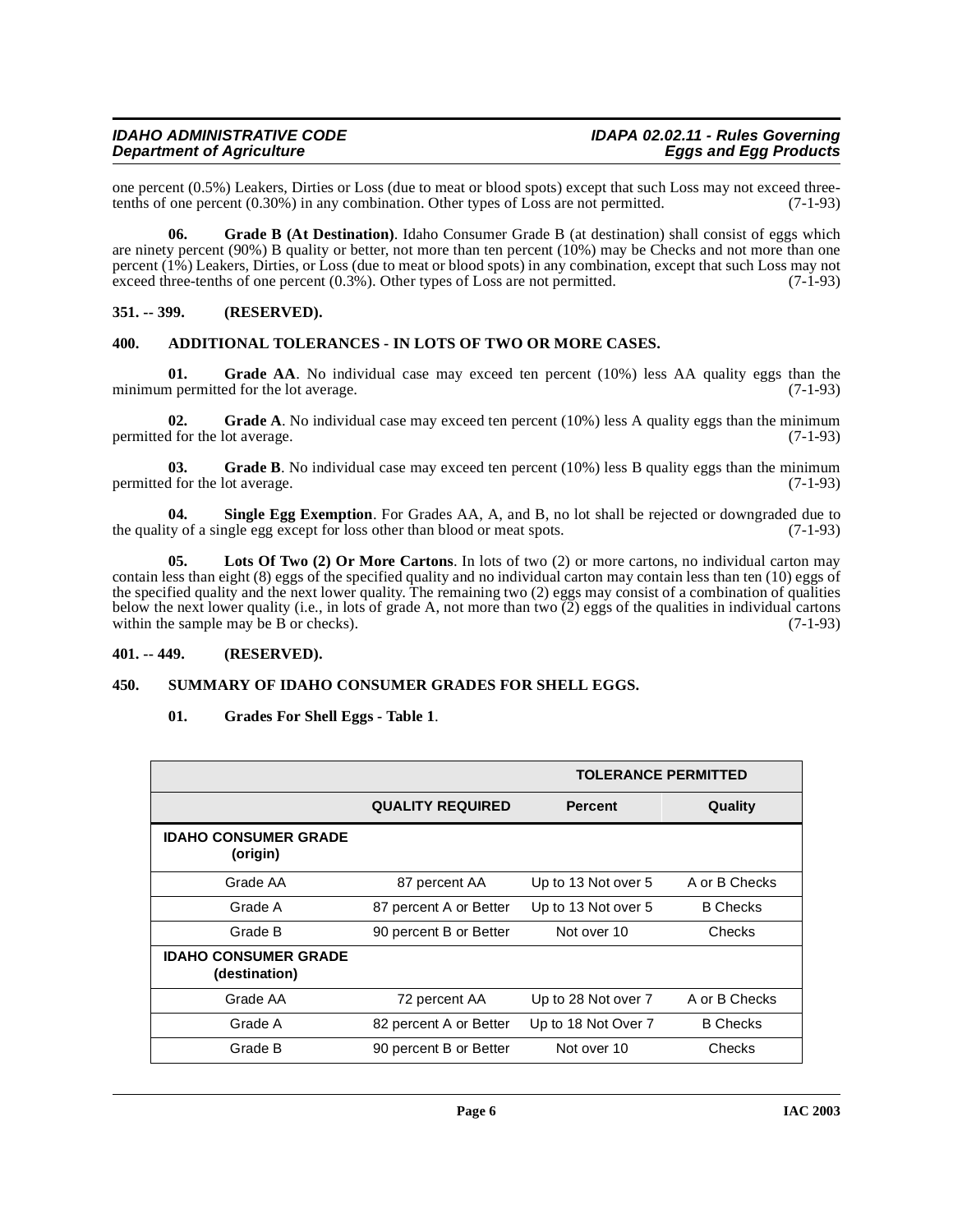#### (5-25-93)

**a.** In lots of two (2) or more cases or cartons, see Table 2 of this section for tolerances for an al case or carton within a lot. (5-25-93) individual case or carton within a lot.

**b.** For Idaho Consumer Grades (at origin) a tolerance of five-tenths of one percent (0.5%) Leakers, Dirties, or Loss (due to meat or blood spots) in any combination is permitted except that such Loss may not exceed three-tenths of one percent (0.3%). Other types of Loss are not permitted. (5-25-93) three-tenths of one percent  $(0.3\%)$ . Other types of Loss are not permitted.

**c.** For Idaho Consumer Grades (destination) a tolerance of one percent (1%) Leakers, Dirties, or Loss (due to meat or blood spots) in any combination is permitted, except that such Loss may not exceed three-tenths of one percent  $(0.3\%)$ . Other types of Loss are not permitted.  $(5-25-93)$ one percent  $(0.3\%)$ . Other types of Loss are not permitted.

**d.** For Idaho Consumer Grade AA at destination, at least ten percent (10%) must be A quality or better. (5-25-93)

**e.** For Idaho Consumer grade AA and A at origin and destination within the tolerances permitted for B quality, not more than one percent (1%) may be B quality due to air cells over three-eighths (3/8) inch, blood spots (aggregating not more than one-eighth (1/8) inch in diameter) or serious yolk defects. (5-25-93)

**f.** For Idaho Consumer Grades AA and A Jumbo size eggs, the tolerance for checks at origin and on is seven percent (7%) and nine percent (9%) respectively. (5-25-93) destination is seven percent  $(7%)$  and nine percent  $(9%)$  respectively.

| <b>Idaho</b><br>Consumer<br>Grade | <b>Case Minimum</b><br>Quality | Origin<br><b>Percent</b> | <b>Destination</b><br><b>Percent</b> | <b>Carton Minimum Quality,</b><br>No. of Eggs<br>(Origin & Destination) |
|-----------------------------------|--------------------------------|--------------------------|--------------------------------------|-------------------------------------------------------------------------|
| <b>Grade AA</b>                   | AA (Min)                       | 77                       | 62                                   | 8 eggs AA                                                               |
|                                   | A or B                         | 13                       | 28                                   | 2 eggs A                                                                |
|                                   | Check (Max)                    | 10                       | 10                                   | 2 eggs B, or Check                                                      |
| Grade A                           | A (Min)                        | 77                       | 72                                   | 8 eggs A                                                                |
|                                   | в                              | 13                       | 18                                   | 2 eggs B                                                                |
|                                   | Check (Max)                    | 10                       | 10                                   | 2 eggs Check                                                            |
| <b>Grade B</b>                    | B (Min)                        | 80                       | 80                                   | 10 eggs B                                                               |
|                                   | Check                          | 20                       | 20                                   | 2 eggs Check                                                            |

#### <span id="page-6-1"></span>**03. Tolerance For Individual Case Or Carton Within A Lot - Table 2**.

(5-25-93)

<span id="page-6-0"></span>**04. Summary Of Standards For Quality Of Individual Shell Eggs**. The Specifications for Each Quality Factor:

| Quality<br><b>Factor</b> | Aa Quality                                   | A Quality                                    | <b>B</b> Quality          |
|--------------------------|----------------------------------------------|----------------------------------------------|---------------------------|
| Shell                    | Clean                                        | Clean                                        | Clean to Slightly Stained |
|                          | <b>Unbroken</b><br><b>Practically Normal</b> | <b>Unbroken</b><br><b>Practically Normal</b> | Unbroken<br>Abnormal      |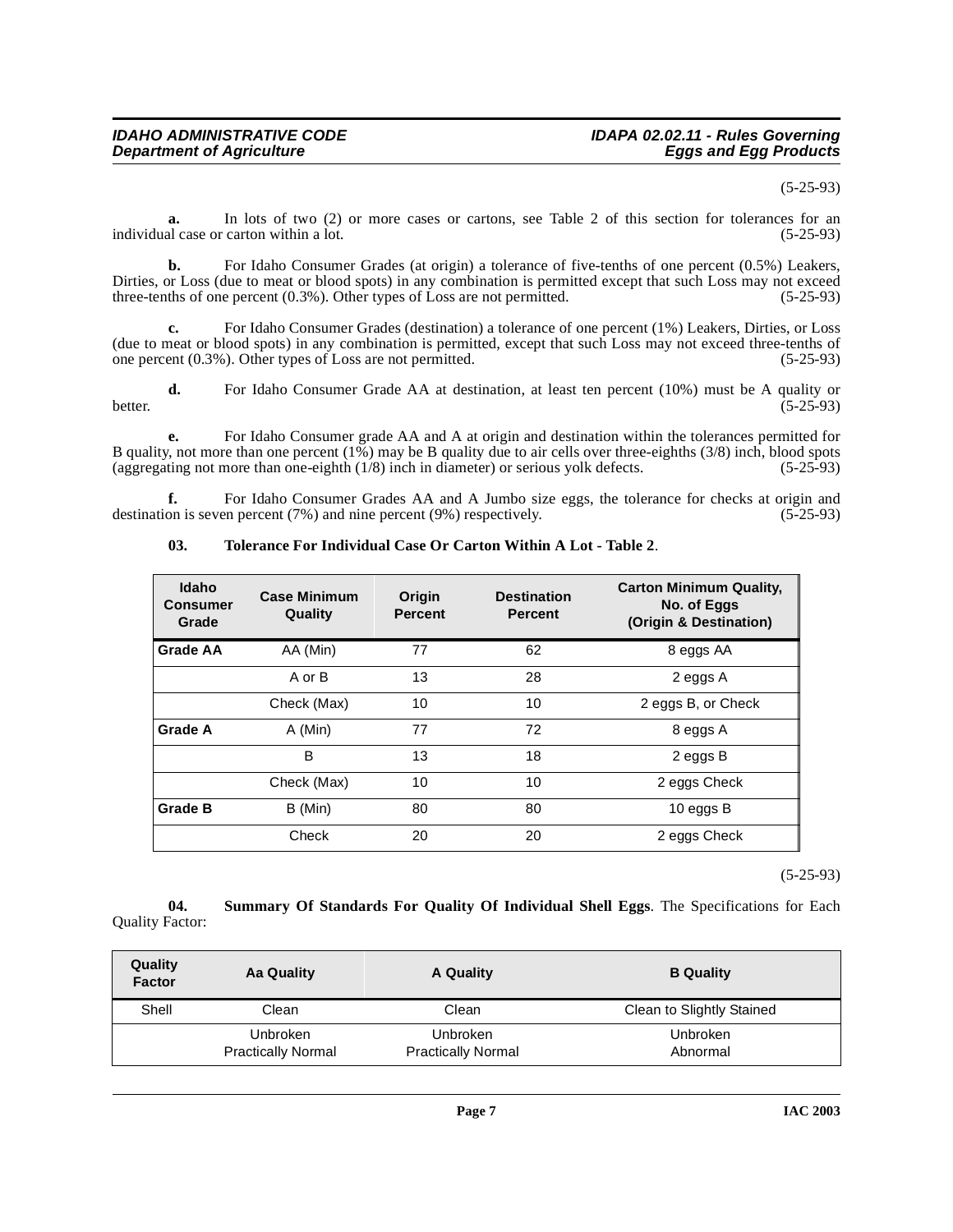# **IDAHO ADMINISTRATIVE CODE IDAPA 02.02.11 - Rules Governing Department of Agriculture Eggs and Egg Products**

| Quality<br><b>Factor</b> | Aa Quality                                                         | A Quality                                                            | <b>B</b> Quality                                                                                                            |
|--------------------------|--------------------------------------------------------------------|----------------------------------------------------------------------|-----------------------------------------------------------------------------------------------------------------------------|
| Air Cell                 | 1/8" or less in Depth.<br>Unlimited movement and<br>free or bubbly | 3/16" or less in Depth.<br>Unlimited movement and free<br>and bubbly | Over 3/16" in Depth.<br>Unlimited movement and free or bubbly                                                               |
| White                    | Clear Firm                                                         | Clear Reasonably Firm                                                | Weak and Watery. Small Blood and<br>Meat spots present                                                                      |
| Yolk                     | Outline slightly defined.<br>Practically free from<br>defects      | Outline fairly well defined.<br>Practically free from defects.       | Outline plainly visible. Enlarged and<br>flattened. Clearly visible germ development<br>but no blood. Other serious defects |

#### (5-25-93)

**a.** Moderately stained areas permitted (one thirty-second (1/32) of surface if localized or one-<br>(1/16) if scattered). (7-1-93) sixteenth  $(1/16)$  if scattered).

**b.** Blood and meat spots are allowed if they are small (aggregating not more than one-eighth (1/8) inch in diameter). (5-25-93)

**05. Quality Of Dirty Or Broken Shell Eggs - Table 5**. For eggs with dirty or broken shells, the standards of quality provide three additional qualities. These are:

<span id="page-7-1"></span>

| Dirty                                                                                           | <b>Check</b>                                                 | Leaker                                                                           |
|-------------------------------------------------------------------------------------------------|--------------------------------------------------------------|----------------------------------------------------------------------------------|
| Unbroken Adhering dirt or foreign<br>material, moderate stained areas<br>in excess of B quality | Broken or cracked shell but<br>membranes intact, not leaking | Broken or cracked shell and<br>membranes and contents leaking<br>or free to leak |

(5-25-93)

**06. Weight Classes**. The weight class for Idaho Consumer Grades for shell eggs shall be as indicated in the following table:

<span id="page-7-2"></span>

| Size Or<br><b>Weight Class</b> | <b>Minimum Net Weight</b><br><b>Per Dozen</b> | <b>Minimum Net Weight</b><br>Per 30 Dozen<br>(Pounds) | <b>Minimum Weight For</b><br><b>Individual Eggs At Rate</b><br>Per Dozen (Ounces) |
|--------------------------------|-----------------------------------------------|-------------------------------------------------------|-----------------------------------------------------------------------------------|
| Jumbo                          | 30                                            | 56                                                    | 29                                                                                |
| Extra Large                    | 27                                            | 50.5                                                  | 26                                                                                |
| Large                          | 24                                            | 45                                                    | 23                                                                                |
| Medium                         | 21                                            | 39.5                                                  | 20                                                                                |
| Small                          | 18                                            | 34                                                    | 17                                                                                |
| Peewee                         | 15                                            | 28                                                    | --                                                                                |

(5-25-93)

<span id="page-7-0"></span>**07. Lot Average Tolerance**. A lot average tolerance of three and three-tenths percent (3.3%) for individual eggs in the next lower weight class is permitted as long as no individual case within the lot exceeds five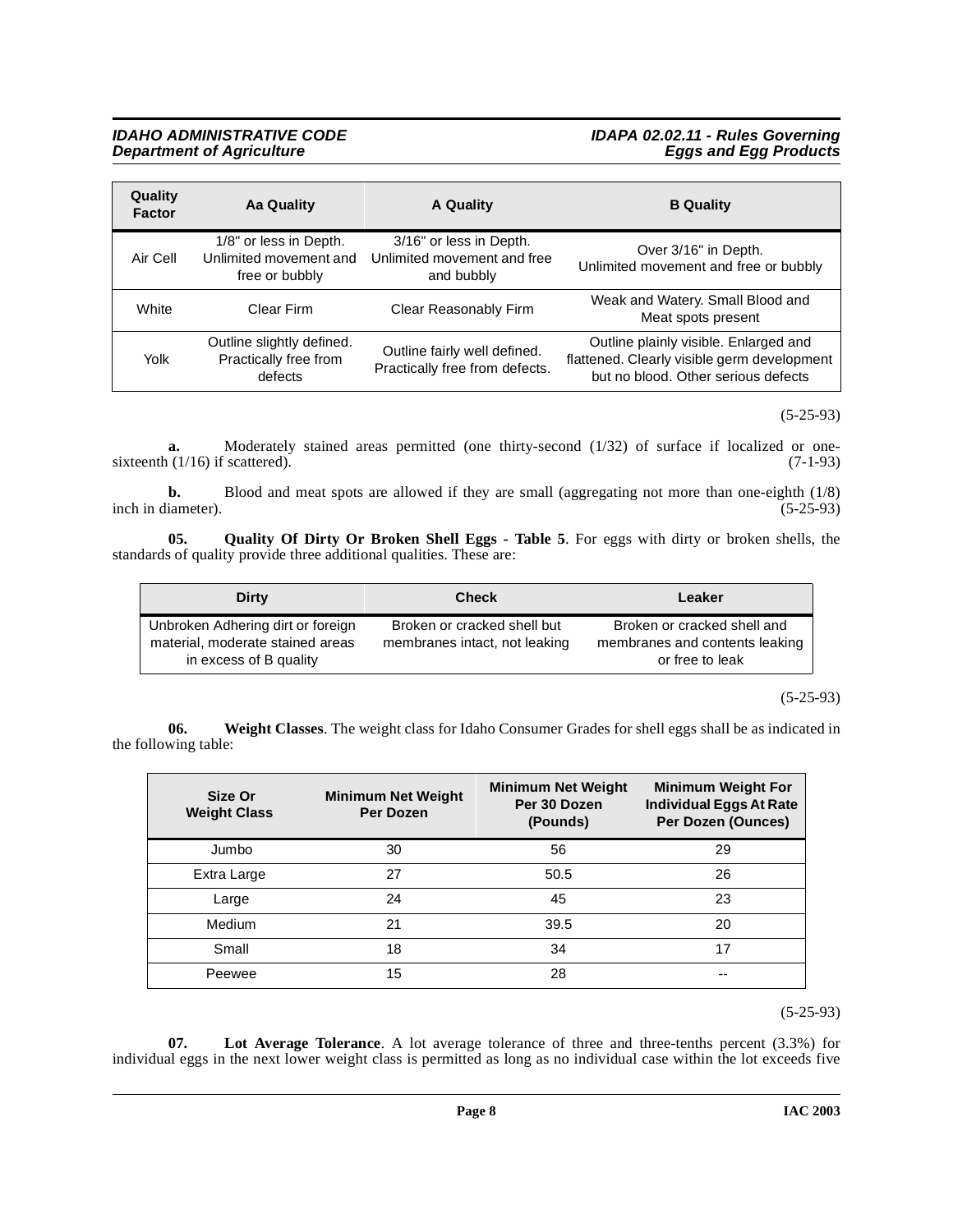percent  $(5\%)$ . (7-1-93)

# <span id="page-8-0"></span>**451. -- 499. (RESERVED).**

# <span id="page-8-4"></span><span id="page-8-1"></span>**500. EGG PRODUCTS AND BREAKING OPERATIONS.**

[Anyone engaged in a breaking operation for the production of egg products may obtain a copy of the Federal](http://www.access.gpo.gov/nara/cfr/waisidx_01/7cfrv3_01.html) "Regulations Governing Voluntary Inspection of Egg Products and Grading" (7 CFR Part 55) from the United States Department of Agriculture, AMS, Poultry Division, Washington, DC 20250, Revised May 1, 1991. This is a federally mandated program. The Department of Agriculture has entered into a cooperative agreement with the United States Department of Agriculture (USDA) to provide constant monitoring of these operations. Egg product plants in Idaho [are monitored with state staff implementing federal regulations as contained in \(7 CFR Part 55\) including but not](http://www.access.gpo.gov/nara/cfr/waisidx_01/7cfrv3_01.html) limited to: breaking, pasteurization, packaging, labeling, storage and plant sanitation. Copies of these federal [regulations are on file at the Idaho Department of Agriculture located at 2270 Old Penitentiary Road, Boise, Idaho](http://www.access.gpo.gov/nara/cfr/waisidx_01/7cfrv3_01.html) 83712, and through the Department of Administration, Office of the Rules Coordinator, located at 650 W. State Street, Boise, Idaho 83720. (7-1-93)

# <span id="page-8-2"></span>**501. -- 549. (RESERVED).**

#### <span id="page-8-8"></span><span id="page-8-3"></span>**550. SANITATION AND STORAGE.**

<span id="page-8-5"></span>**01.** Grading Room. Animals, pets, livestock, etc., shall not be allowed in the grading and packing r any areas where eggs. cases, flats, and cartons are stored. (7-1-93) rooms, or any areas where eggs, cases, flats, and cartons are stored.

<span id="page-8-10"></span>**02. Wash Water**. Wash water shall be clean, potable and free of foreign material. Water shall be changed as often as necessary so as to comply. (5-25-93)

<span id="page-8-9"></span>**03. Wash Water Temperature**. The minimum temperature of the wash water shall be ninety (90) degrees F or higher, and shall be at least twenty (20) degrees F warmer than the temperature of the eggs to be washed.<br>These temperatures shall be maintained through the cleaning cycle. (5-25-93) These temperatures shall be maintained through the cleaning cycle.

<span id="page-8-6"></span>**Pre-Wetting Or Soaking**. Pre-wetting or soaking of stained eggs shall not exceed five (5) minutes. Water temperature shall meet requirements of Subsection 550.03. (5-25-93)

**05. Rest Period**. During any rest period, eggs shall be removed from the washing and rinsing area of vasher and from the scanning area whenever there is a buildup of heat. (5-25-93) the egg washer and from the scanning area whenever there is a buildup of heat.

<span id="page-8-11"></span>**Washing And Rinsing Compound**. Where washing and rinsing compounds are used, they must be United States Department of Agriculture or the State Department of Agriculture. (5-25-93) approved by the United States Department of Agriculture or the State Department of Agriculture.

**07.** Grading And Packing Rooms. Grading and packing rooms shall be kept reasonably clean during and packing operations and shall be thoroughly cleaned at the end of each operating day. (5-25-93) grading and packing operations and shall be thoroughly cleaned at the end of each operating day.

<span id="page-8-12"></span>**08. Weighing And Grading Equipment**. Weighing and grading equipment, whether manual or automatic, shall be kept clean and be capable of ready adjustment. (5-22-93)

**09. Adequate Lavatory And Toilet Accommodations Shall Be Provided**. Toilet and locker rooms shall be maintained in a clean and sanitary condition. Hot and cold running water shall be provided. Signs shall be posted in the rest rooms instructing employees to wash their hands before returning to work. (7-1-93)

**10. Trash**. Trash accumulations shall be removed from the grading room after each day of operation ved from the premises on a regular basis. and removed from the premises on a regular basis.

<span id="page-8-7"></span>**11. Thermometers**. Accurate thermometers shall be provided in egg coolers. (5-25-93)

**12. Sanitary Conditions**. Cooler rooms shall be free from objectable odors and from mold, and shall ained in a sanitary condition. (5-25-93) be maintained in a sanitary condition.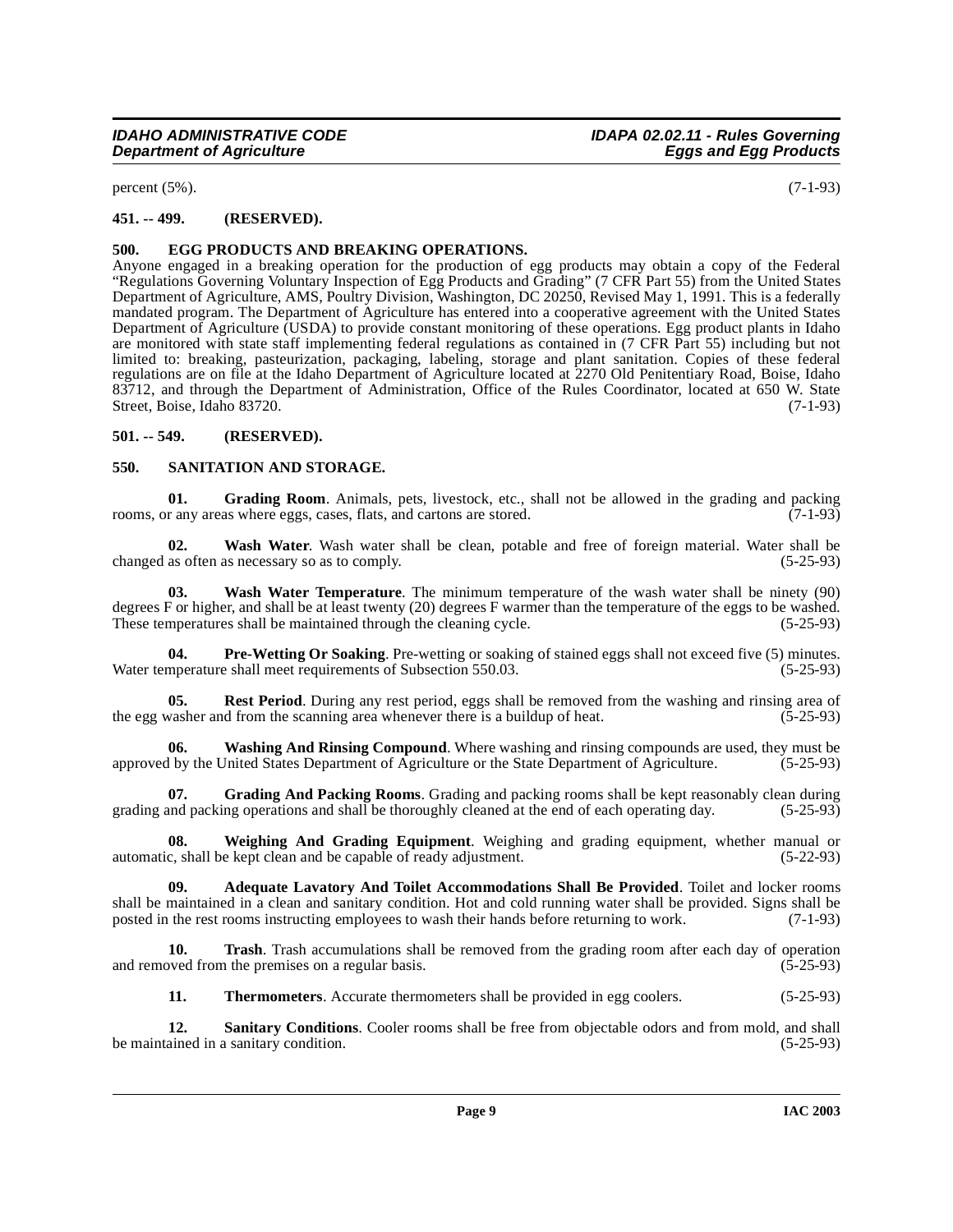# <span id="page-9-5"></span>**13. Egg Handling And Transport**. (5-25-93)

**a.** All eggs handled, stored or offered for sale by egg distributors, egg dealers and retailers shall be held under refrigeration at a temperature of forty-five (45) degrees  $\overline{F}$  or below. (5-25-93)

**b.** Eggs shall be transported from one facility to another facility in vehicles that are refrigerated or capable of maintaining the ambient temperature of the eggs at forty-five (45) degrees F or below. Such vehicles must<br>be clean and sanitary. (5-25-93) be clean and sanitary.

<span id="page-9-4"></span>**14. Distributors Or Dealers**. All sales areas where eggs are offered for sale by egg distributors or dealers shall be maintained in a clean and sanitary condition. (5-25-93)

<span id="page-9-3"></span>**15.** Case And Carton Storage. Egg case and carton storage shall be clean and dry, free from poultry st or any odorous material that could be absorbed by cases or cartons. (5-25-93) house dust or any odorous material that could be absorbed by cases or cartons.

**16. Pesticides, Insecticides And Rodenticides**. Pesticides, insecticides and rodenticides shall be handled in accordance with the manufacturers' instructions. Storage of these products shall be away from the egg grading and packing area. These products shall not be allowed to come in contact with the shell eggs being processed, stored, or with egg cases and cartons. (5-25-93)

<span id="page-9-7"></span>**17. Clean Clothing**. Personnel handling, packing and grading eggs shall wear clean clothing.

(5-25-93)

**18. Cases And Packing Materials**. Egg cases and packing materials shall be clean, free of mold, mustiness and any odors. (5-25-93)

#### <span id="page-9-0"></span>**551. -- 599. (RESERVED).**

#### <span id="page-9-1"></span>**600. EGG SEALS, TAX AND CARTONS.**

<span id="page-9-6"></span><span id="page-9-2"></span>**01. Cartons**. Each egg carton shall display the following: (7-1-93)

**a.** An official egg seal one and one-fourth  $(1 \frac{1}{4})$  inches in diameter, black in color with white printing, containing the statement: "State of Idaho, Department of Agriculture - One Dozen Graded Eggs". These official gummed egg seals are available only through the Department of Agriculture and are sold at the assessment rate established in this Act; or

**b.** A legible facsimile egg seal, as defined in Subsection 600.02 of these rules. (In lieu of the official or facsimile egg seal application for exemption from use of seals may be made to the Director under the provisions of Subsection 600.07 of these rules.) (7-1-93) Subsection  $600.07$  of these rules.)

| Grade of the eggs contained in the carton. | $(7-1-93)$ |
|--------------------------------------------|------------|
| Size of the eggs contained in the carton.  | $(7-1-93)$ |

**e.** The name and address of the distributor, together with any desired business or corporation name. (e.g. John Doe, Boise, Idaho; or Produced for, Packed for, Distributed for X-Y-Z Stores, by John Doe, Boise, Idaho.) (7-1-93)

**f.** The statement "Keep Refrigerated" or with a statement of similar meaning. (7-1-93)

**g.** The items set forth in Subsections 600.01.a. or 600.01.b., and 600.01.c. and 600.01.d. shall be contained on the top panel; items set forth in Subsections 600.01.e. and 600.01.f. may be contained anywhere on the lid portion of each egg carton to be used by any dealer or distributor. The items shall be clearly and legibly displayed in contrast to the color of the carton and surrounding colors so that they can be easily distinguished and read. Other coloring or printing which may appear on the top panel of each egg carton shall not dominate the above listed items. No printed matter or design shall separate or interfere with the clear legibility of the necessary items. (7-1-93)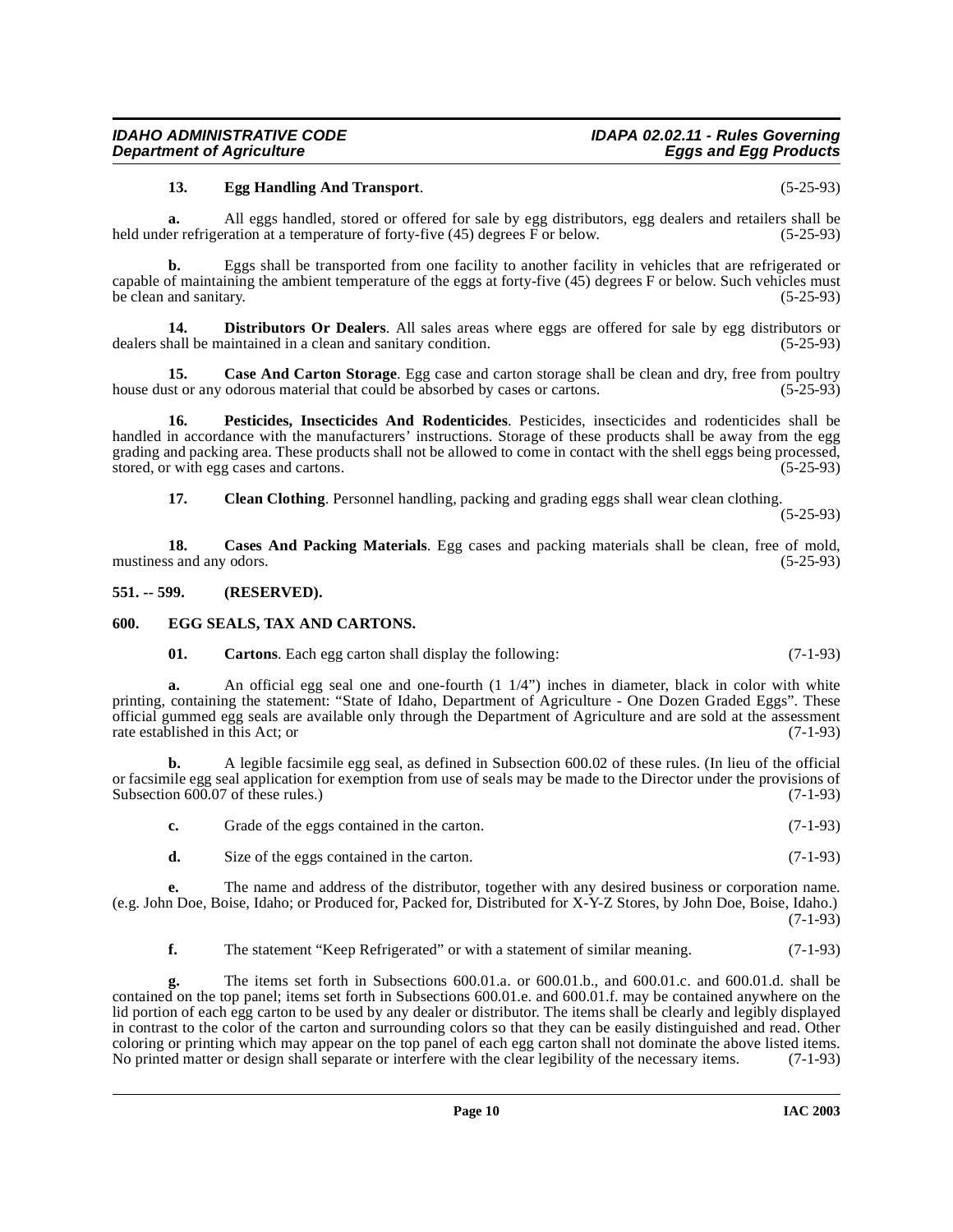<span id="page-10-1"></span>**02. Facsimile Idaho Egg Seal**. The Idaho facsimile egg seal shall be one and one-fourth (1 1/4") inches in diameter, contain the wording "State of Idaho Department of Agriculture - One Dozen Graded Eggs". If there is to be any deviation in wording or size, written permission shall be obtained from the Director of the Department of Agriculture prior to use of any such deviating seal. The color does not have to be black. The color of the facsimile Idaho Egg Seal shall be in contrast to the color of the egg carton so that it can be easily distinguishable and read in either a good or a poor light and shall not be smeared or smothered out or predominated over by other printing or coloring which may appear on the top panel of the carton. (7-1-93) printing or coloring which may appear on the top panel of the carton.

**Distributor**. Distributor means the person whose name and address appear on the lid portion of the carton assuming responsibility for the size and grade of such eggs as any carton may be so labeled. (7-1-93)

<span id="page-10-3"></span>**04.** Top Panel. That portion of the egg carton which is the horizontal plane forming the top of the lid of the carton. (7-1-93) the carton.  $(7-1-93)$ 

**05. Proofs**. Proofs of all cartons desired to be used may be submitted to the Director of Agriculture for prior to their use. (7-1-93) approval prior to their use.

<span id="page-10-2"></span>**06. Imprinting**. Procedure for the imprinting of the facsimile Idaho Egg Seal on cartons of eggs:

(7-1-93)

**a.** Instructions for dealer or distributor: (7-1-93)

i. A person grading, candling or packing eggs for retail in Idaho shall request authorization from the State Department of Agriculture, Boise, Idaho, prior to the printing of the facsimile Idaho Egg Seal on the egg  $(7-1-93)$ 

ii. The request shall be accompanied by payment of four (4) mills per facsimile Idaho Egg Seal along name and address of the printer or supplier. (7-1-93) with the name and address of the printer or supplier.

iii. It shall be unlawful to cause to be printed or to receive cartons printed with the facsimile Idaho Egg Seal other than as requested and paid for by the authorization request and/or allowed under the authorization permit. Section 37-1526, Idaho Code, provides a penalty for such act. (7-1-93)

iv. There will be no refund of tax if the printer or supplier delivers short of the amount of the authorizing permit. (7-1-93)

**b.** Instructions for Printer or Supplier: (7-1-93)

i. The printer or supplier shall be registered with the Idaho State Department of Agriculture. (7-1-93)

ii. To register, the printer or supplier shall post a one thousand dollar (\$1000) surety bond to the effect that only that amount of facsimile Idaho Egg Seals will be delivered for which the authorization permit has been granted. If overage is printed, then an additional authorization permit for the overage shall be secured and the tax paid before the overage can be delivered. (7-1-93)

iii. A copy of the printer's or supplier's delivery invoice shall be submitted to the State Department of Agriculture immediately upon completion and delivery of the order. (7-1-93)

It shall be unlawful for a printer or supplier to reproduce a facsimile Idaho Egg Seal without authorization of the Idaho State Department of Agriculture. Section 37-1526, Idaho Code, provides a penalty for such act.  $(7-1-93)$ 

<span id="page-10-0"></span>**07. Assessments In Lieu Of Egg Seals**. Applications for exemption of egg seals shall be made to the Director of Agriculture. This application will require the following information and facts. Upon application and approval by the Director, the Assessment at the rate of four (4) mills or four-tenths (4/10) of a cent per dozen shall be paid on a monthly basis in lieu of egg seals. Such assessment shall be applicable to all eggs entering intrastate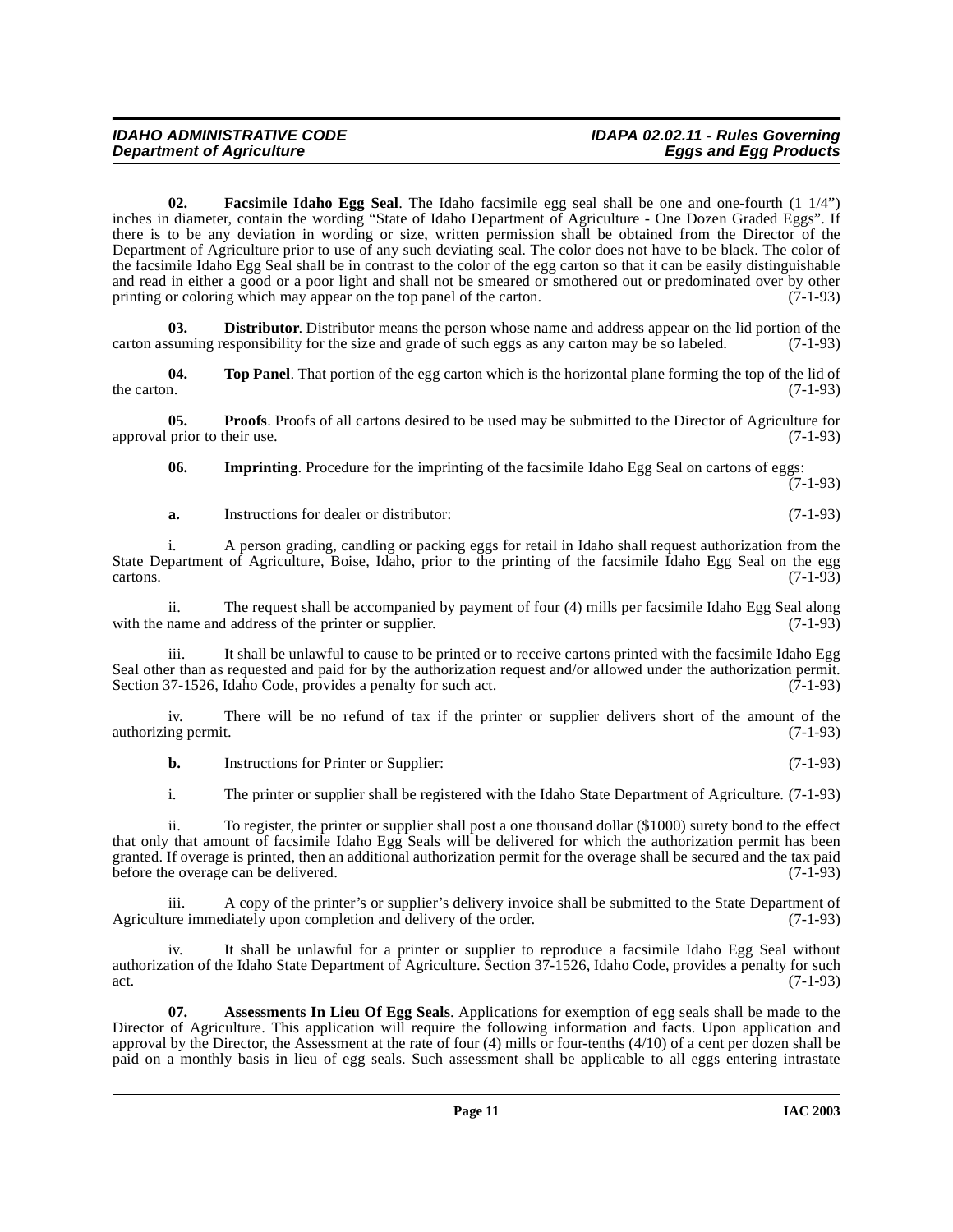commerce. (7-1-93)

**a.** Application shall be made by person or firm that is billing or invoicing eggs sold within the state.  $(7-1-93)$ 

**b.** Applicant shall hold a current shell egg distributor license. (7-1-93)

**c.** Applicant shall show a sound and accurate accounting procedure from which to prepare monthly Accounting procedure subject to approval by the Director of Agriculture. (7-1-93) reports. Accounting procedure subject to approval by the Director of Agriculture.

**d.** Reports shall be made on a monthly basis on or before the twenty-fifth (25th) day following the uch eggs enter intrastate commerce. (7-1-93) month such eggs enter intrastate commerce.

**e.** Applicant who pays assessments in lieu of egg seals shall be subject to audit by the Director or person appointed by him on an annual basis or more frequently, if in the opinion of the Director, such audit is necessary. (7-1-93)

<span id="page-11-1"></span>**08. Divided Cartons Design**. Egg cartons designed to permit the division of such carton by the retail customer into two (2) portions of one-half (1/2) dozen eggs are permissible if the carton, when undivided, conforms to law and these rules.  $(7-1-93)$ 

**09. Reporting Form**. A reporting form will be made available to each dealer or distributor which shall be completed by them accounting for all eggs entering intrastate commerce and mailed to the Idaho State Department of Agriculture by the twenty-fifth (25th) day following the month such eggs entered intrastate commerce. (7-1-93)

**a.** The reporting form shall be signed by the owner, manager or authorized person of the business or ion. stating the report is correct and accurate. (7-1-93) corporation. stating the report is correct and accurate.

**b.** A check or money order covering the quantity of eggs sold in Idaho, reported at the rate of four (4) mills per dozen shall accompany the report. (7-1-93)

**c.** All records and invoices shall be maintained for two (2) years and made available to authorized representatives of the Director of Agriculture for the purpose of auditing and to determine the correctness of monthly report forms as set forth in Section 37-1525, Idaho Code. (7-1-93)

# <span id="page-11-0"></span>**601. -- 999. (RESERVED).**